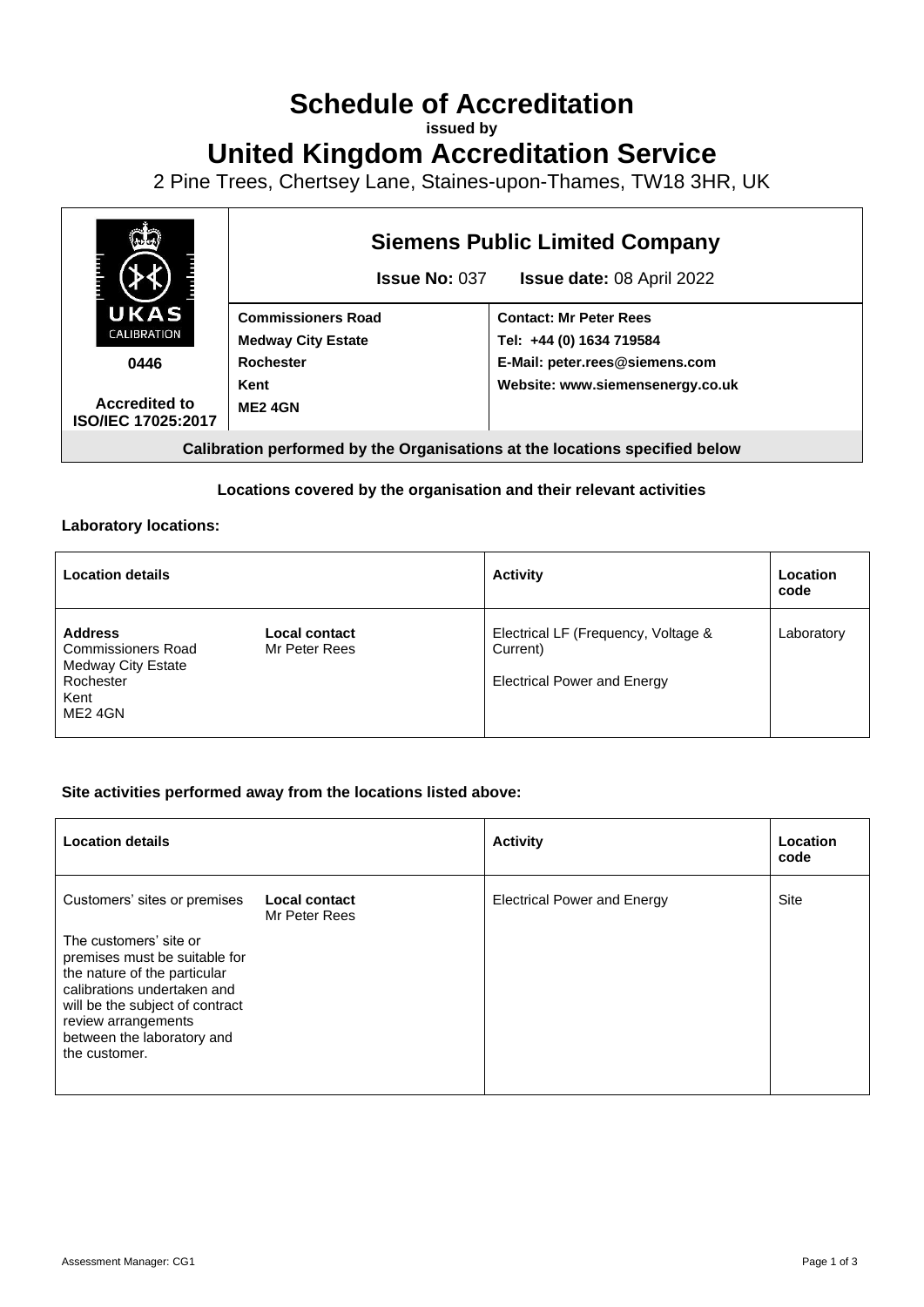| UKAS                                                      | <b>Schedule of Accreditation</b><br>issued by<br><b>United Kingdom Accreditation Service</b><br>2 Pine Trees, Chertsey Lane, Staines-upon-Thames, TW18 3HR, UK |  |  |
|-----------------------------------------------------------|----------------------------------------------------------------------------------------------------------------------------------------------------------------|--|--|
| <b>CALIBRATION</b>                                        | <b>Siemens Public Limited Company</b>                                                                                                                          |  |  |
| 0446<br><b>Accredited to</b><br><b>ISO/IEC 17025:2017</b> | <b>Issue date: 08 April 2022</b><br><b>Issue No: 037</b>                                                                                                       |  |  |
|                                                           | Calibration performed by the Organisation at the locations specified                                                                                           |  |  |

# Calibration and Measurement Capability (CMC)

| <b>Measured Quantity</b><br>Instrument or Gauge        | Range                                                                                                                                                                                                        | Expanded<br>Measurement<br>Uncertainty<br>$(k = 2)$                  | Remarks               | Location<br>Code |  |  |  |  |
|--------------------------------------------------------|--------------------------------------------------------------------------------------------------------------------------------------------------------------------------------------------------------------|----------------------------------------------------------------------|-----------------------|------------------|--|--|--|--|
| All calibration is by comparison to a reference device |                                                                                                                                                                                                              |                                                                      |                       |                  |  |  |  |  |
| AC VOLTAGE                                             | 30 V to 500 V<br>45 Hz to 55 Hz                                                                                                                                                                              | 100 uV/V                                                             |                       | Laboratory       |  |  |  |  |
| <b>AC CURRENT</b>                                      | 45 Hz to 55 Hz<br>10 mA to 50 mA<br>50 mA to 10 A<br>10 A to 120 A                                                                                                                                           | 100 µA/A<br>100 µA/A<br>100 µA/A                                     |                       | Laboratory       |  |  |  |  |
| <b>FREQUENCY</b>                                       | 10 Hz to 10 MHz<br>10 MHz to 100 MHz                                                                                                                                                                         | $0.10$ µHz/hz<br>$1.0 \mu$ Hz/Hz                                     |                       | Laboratory       |  |  |  |  |
| AII AC POWER / ENERGY                                  | 30 V to 500 V<br>45 Hz to 60 Hz                                                                                                                                                                              |                                                                      | Single and Poly Phase | Laboratory       |  |  |  |  |
| <b>ACTIVE POWER / ENERGY</b>                           |                                                                                                                                                                                                              |                                                                      |                       |                  |  |  |  |  |
| REACTIVE POWER / ENERGY                                | $Cos \varphi = 1$<br>10 mA to 10 A<br>10A to 120 A<br>Cos $\varphi$ = 0.5 Lead to 0.5 Lag<br>10 mA to 10 A<br>10 A to 120 A<br>Cos $\varphi$ = 0.25 Lead to 0.25 to<br>Lag<br>10 mA to 10 A<br>10 A to 120 A | 100 µA/A<br>100 µA/A<br>100 µA/A<br>100 µA/A<br>100 µA/A<br>100 µA/A |                       |                  |  |  |  |  |
|                                                        | $\sin \varphi = 1$<br>10 mA to 10 A<br>10 A to 120 A<br>Sin $\varphi$ = 0.5 Lead to 0.5 Lag<br>10 mA to 10 A<br>10 A to 120 A<br>Sin $\varphi$ = 0.25 Lead to 0.25 Lag<br>10 mA to 10 A<br>10 A to 120 A     | 100 µA/A<br>100 µA/A<br>100 µA/A<br>100 µA/A<br>100 µA/A<br>100 µA/A | Single and Poly Phase | Laboratory       |  |  |  |  |
| END                                                    |                                                                                                                                                                                                              |                                                                      |                       |                  |  |  |  |  |